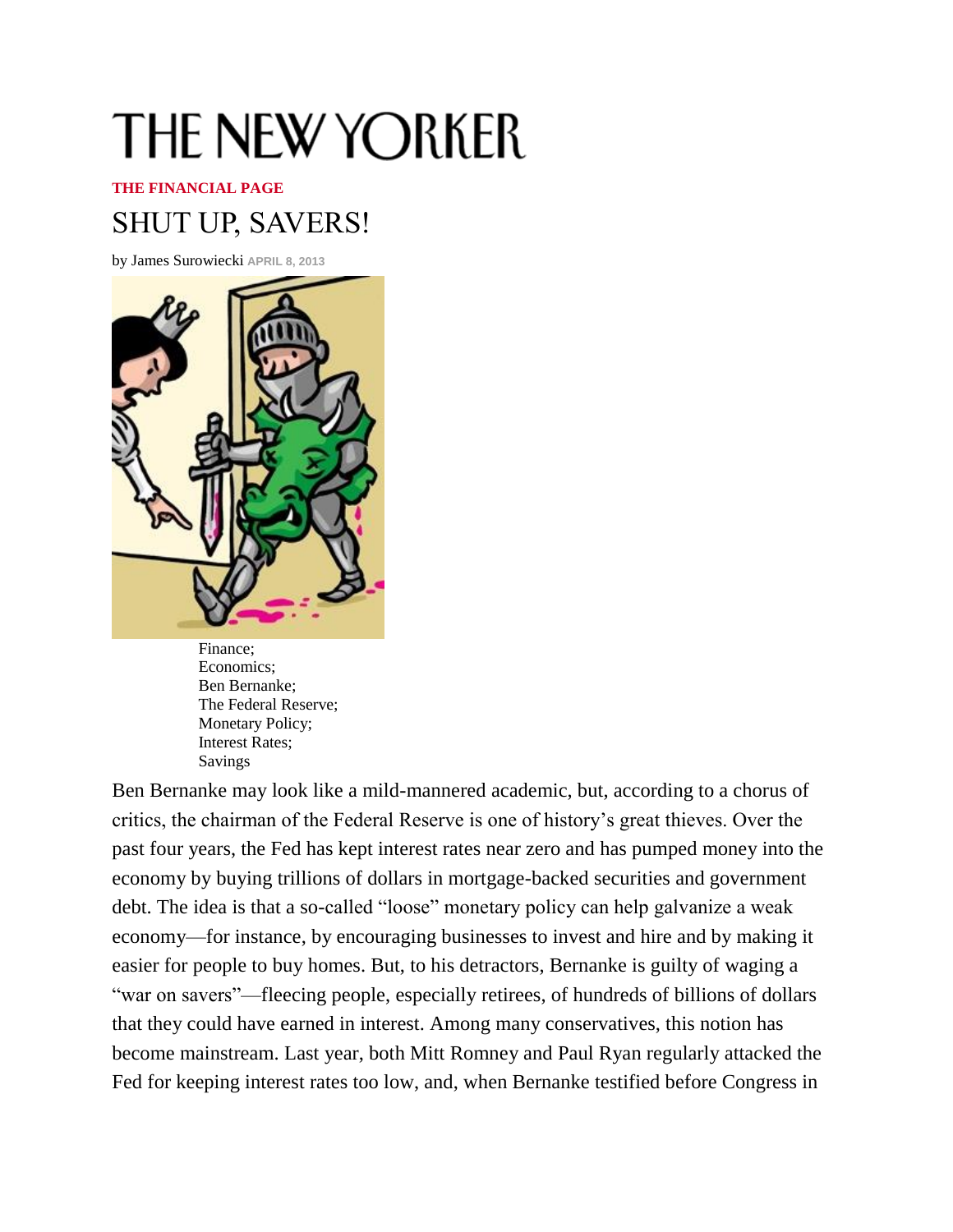February, Senator Bob Corker, of Tennessee, upbraided him for "throwing seniors under the bus."

Certainly, it's not the easiest time to live off interest income. The average rate on a savings account is less than 0.25 per cent. Long-term certificates of deposit offer rates well below inflation, and even a ten-year government bond yields less than two per cent. No wonder people with lots of savings want the Fed to start tightening—to stop buying bonds, and to raise interest rates. But most Americans depend on wages and salaries for their livelihood, not on interest income, and higher interest rates would hurt the job market, which is still weak, with unemployment near eight per cent and wages barely rising. Also, most Americans have more debt than savings, which means that they benefit directly from lower interest rates. Only an estimated seven per cent of all financial assets nationally are directly held in interest-bearing assets (like CDs or savings bonds). Even seniors, one of the groups most obviously hurt by low interest rates, get only ten per cent of their income from interest payments. Bernanke has been accused of waging class warfare and forcing senior citizens to eat cat food, but the simple fact is that people who are net savers are, on average, wealthier than those who aren't.

And what if the Fed did raise interest rates? It's unlikely that savers would be better off in the long run, since the move would slow down the economy as a whole and perhaps even tip us back into recession. Most savers aren't just savers, after all: they are also workers or homeowners or stock-market investors—groups that need a growing economy to prosper. Even people who live entirely off interest rely on economic growth. "There's this myth that monetary policy is a zero-sum game," Scott Sumner, an economist at Bentley University who has become an influential advocate for a more expansionary Fed policy, says. "But it's perfectly possible that looser monetary policy could make both savers and borrowers better off. When the economy is weak, tight money makes the whole pie smaller. When the economy is robust, we get more output, which means more real income, and that usually means higher rates of return for investors." Indeed, the biggest culprit when it comes to low interest rates isn't the Fed: it's the weak economy, which has held down the demand for credit and made us all riskaverse. That's why interest rates are low across most of the developed world—even in countries where central bankers haven't been buying up assets the way the Fed has.

The war-on-savers crowd makes Bernanke out to be a wild-eyed ideologue, willfully risking hyperinflation and sacrificing the well-being of retirees to his reckless schemes. But, if you look at the U.S. economy, you don't see any of the signs you'd expect if the